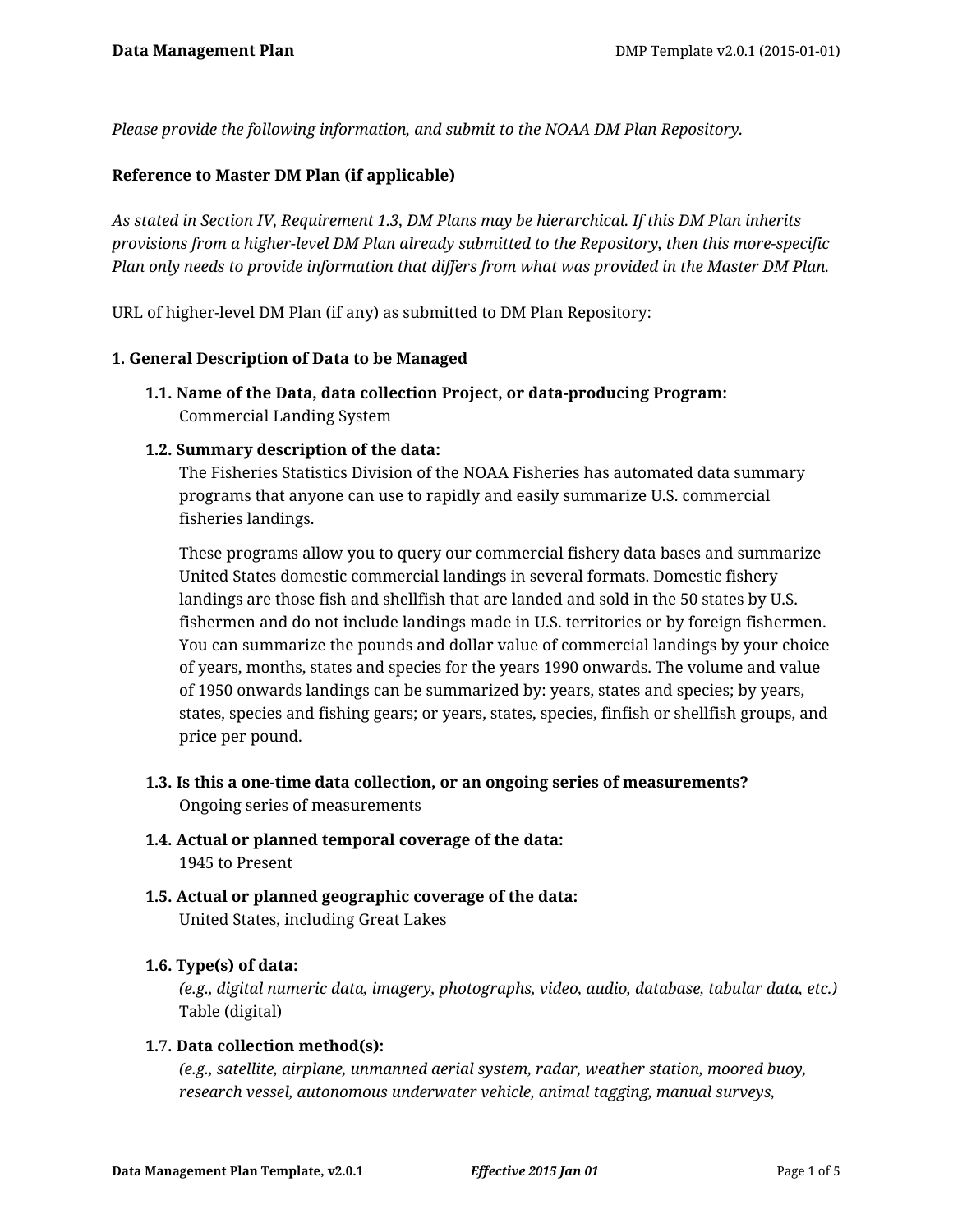*enforcement activities, numerical model, etc.)*

#### **1.8. If data are from a NOAA Observing System of Record, indicate name of system:**

**1.8.1. If data are from another observing system, please specify:**

#### **2. Point of Contact for this Data Management Plan (author or maintainer)**

**2.1. Name:**

Michael T Lewis

**2.2. Title:** Metadata Contact

#### **2.3. Affiliation or facility:**

- **2.4. E-mail address:** michael.t.lewis@noaa.gov
- **2.5. Phone number:**

301-427-8146

#### **3. Responsible Party for Data Management**

*Program Managers, or their designee, shall be responsible for assuring the proper management of the data produced by their Program. Please indicate the responsible party below.*

#### **3.1. Name:**

Michael T Lewis

**3.2. Title:** Data Steward

#### **4. Resources**

*Programs must identify resources within their own budget for managing the data they produce.*

# **4.1. Have resources for management of these data been identified?**

Yes

# **4.2. Approximate percentage of the budget for these data devoted to data management ( specify percentage or "unknown"):**

Unknown

#### **5. Data Lineage and Quality**

*NOAA has issued Information Quality Guidelines for ensuring and maximizing the quality, objectivity, utility, and integrity of information which it disseminates.*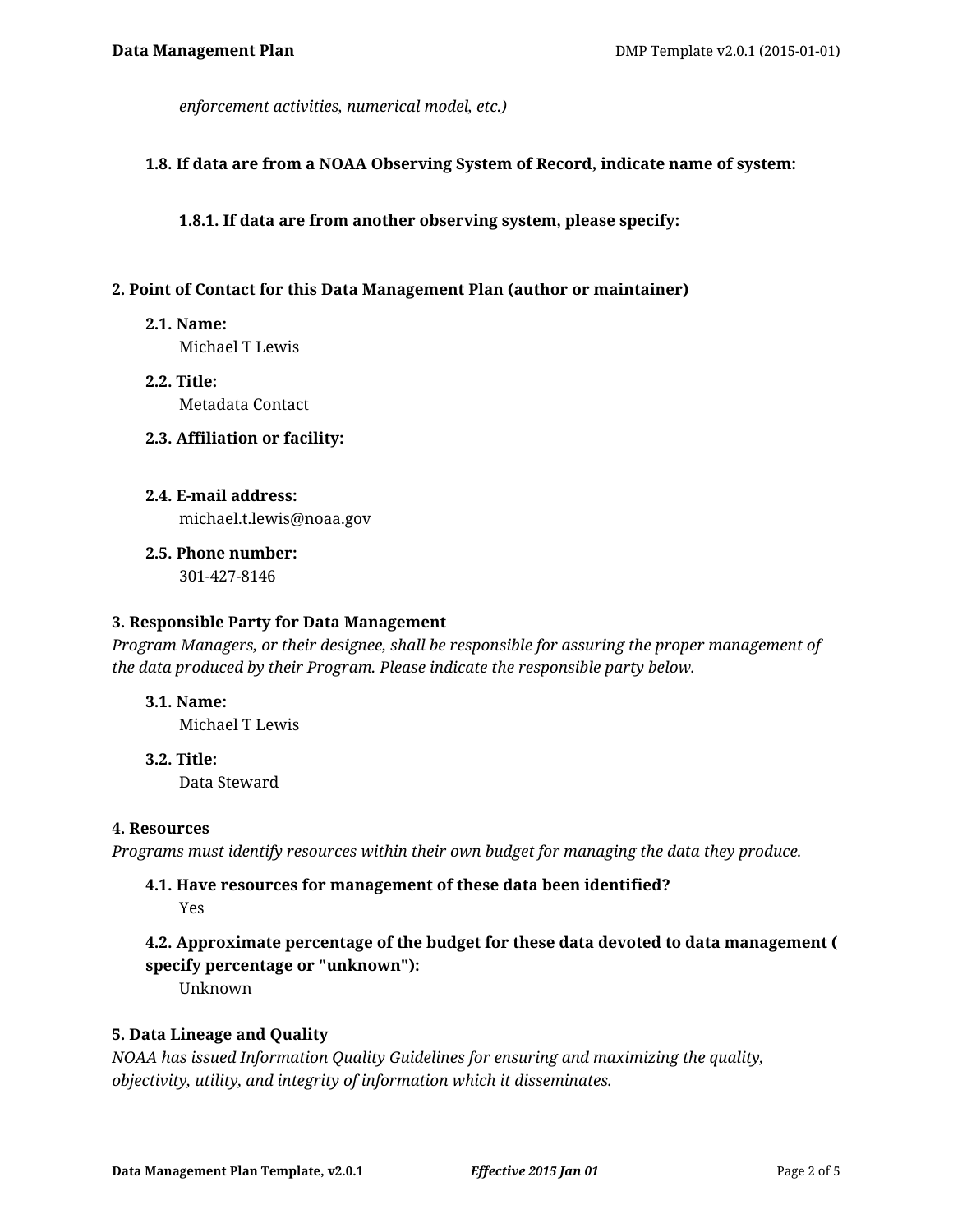# **5.1. Processing workflow of the data from collection or acquisition to making it publicly accessible**

*(describe or provide URL of description):*

Process Steps:

- 2015-09-07 00:00:00 - Data are downloaded from the authoritative sources for each region. Most of this occurs weekly using a database link, but some regions (AK, HI, Western Pacific) only send us data once per year as part of FUS. These data are stored in the CLS.DISTANCE\_SHORE table and are not updated.

**5.1.1. If data at different stages of the workflow, or products derived from these data, are subject to a separate data management plan, provide reference to other plan:**

**5.2. Quality control procedures employed (describe or provide URL of description):** This is the dataset of record for national commercial fishery landings data.

### **6. Data Documentation**

*The EDMC Data Documentation Procedural Directive requires that NOAA data be well documented, specifies the use of ISO 19115 and related standards for documentation of new data, and provides links to resources and tools for metadata creation and validation.*

# **6.1. Does metadata comply with EDMC Data Documentation directive?** No

**6.1.1. If metadata are non-existent or non-compliant, please explain:**

Missing/invalid information:

- 1.7. Data collection method(s)
- 7.2. Name of organization of facility providing data access
- **6.2. Name of organization or facility providing metadata hosting:** NMFS Office of Science and Technology

**6.2.1. If service is needed for metadata hosting, please indicate:**

**6.3. URL of metadata folder or data catalog, if known:**

https://www.fisheries.noaa.gov/inport/item/3475

# **6.4. Process for producing and maintaining metadata**

*(describe or provide URL of description):*

Metadata produced and maintained in accordance with the NOAA Data Documentation Procedural Directive: https://nosc.noaa.gov/EDMC/DAARWG/docs/EDMC\_PD-Data\_Documentation\_v1.pdf

#### **7. Data Access**

*NAO 212-15 states that access to environmental data may only be restricted when distribution is*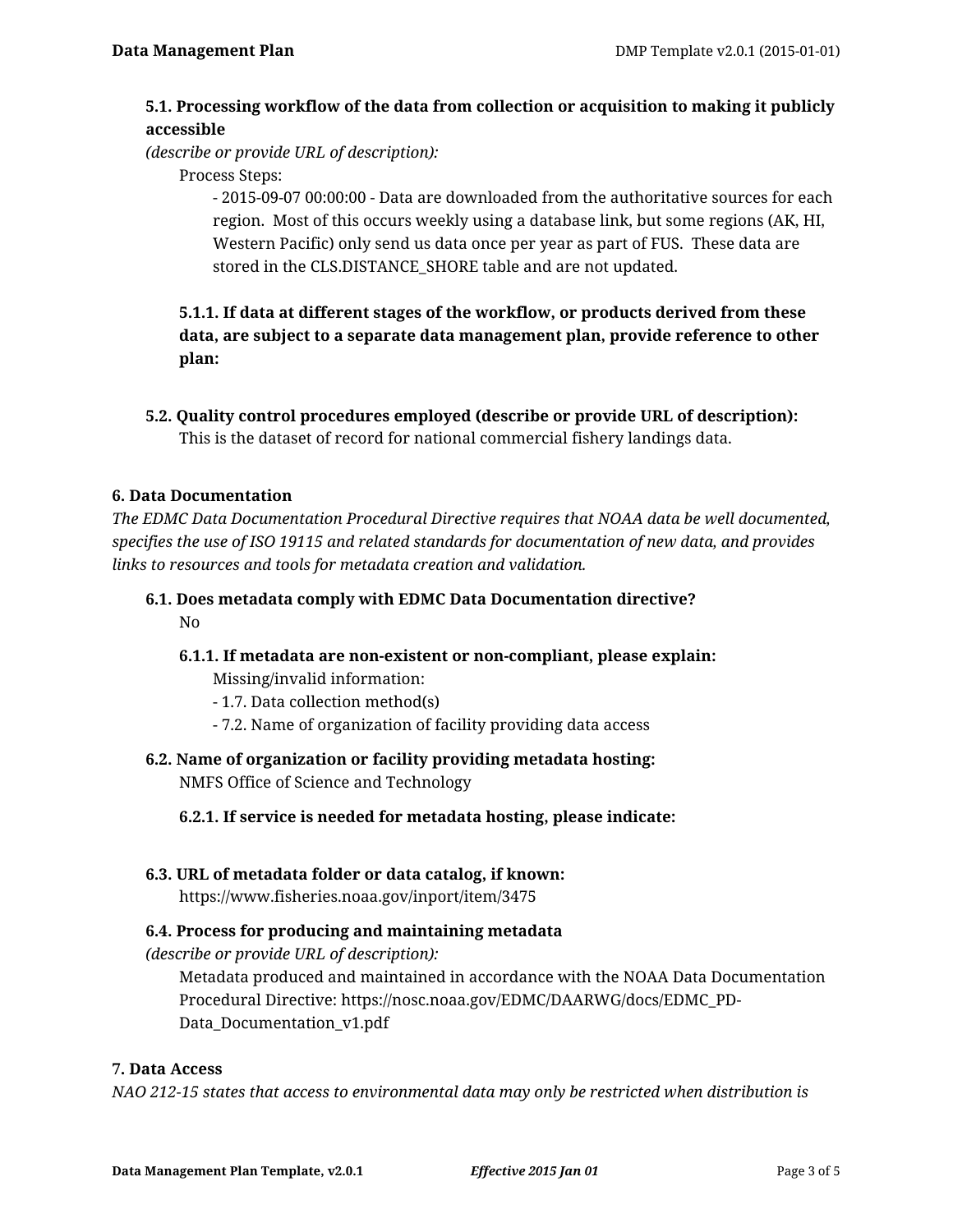*explicitly limited by law, regulation, policy (such as those applicable to personally identifiable information or protected critical infrastructure information or proprietary trade information) or by security requirements. The EDMC Data Access Procedural Directive contains specific guidance, recommends the use of open-standard, interoperable, non-proprietary web services, provides information about resources and tools to enable data access, and includes a Waiver to be submitted to justify any approach other than full, unrestricted public access.*

# **7.1. Do these data comply with the Data Access directive?**

Yes

**7.1.1. If the data are not to be made available to the public at all, or with limitations, has a Waiver (Appendix A of Data Access directive) been filed?**

**7.1.2. If there are limitations to public data access, describe how data are protected from unauthorized access or disclosure:**

# **7.2. Name of organization of facility providing data access:**

**7.2.1. If data hosting service is needed, please indicate:** No

# **7.2.2. URL of data access service, if known:**

http://www.st.nmfs.noaa.gov/commercial-fisheries/commercial-landings/index

# **7.3. Data access methods or services offered:**

To gain access to confidential data it is necessary to fill out a non-disclosure agreement. As the data are sourced from other organizations with their own disclosure rules, individuals should go to those sources should they need confidential access.

# **7.4. Approximate delay between data collection and dissemination:**

180 - 365 Days

**7.4.1. If delay is longer than latency of automated processing, indicate under what authority data access is delayed:**

# **8. Data Preservation and Protection**

*The NOAA Procedure for Scientific Records Appraisal and Archive Approval describes how to identify, appraise and decide what scientific records are to be preserved in a NOAA archive.*

# **8.1. Actual or planned long-term data archive location:**

*(Specify NCEI-MD, NCEI-CO, NCEI-NC, NCEI-MS, World Data Center (WDC) facility, Other, To Be Determined, Unable to Archive, or No Archiving Intended)*

# TO BE DETERMINED

# **8.1.1. If World Data Center or Other, specify:**